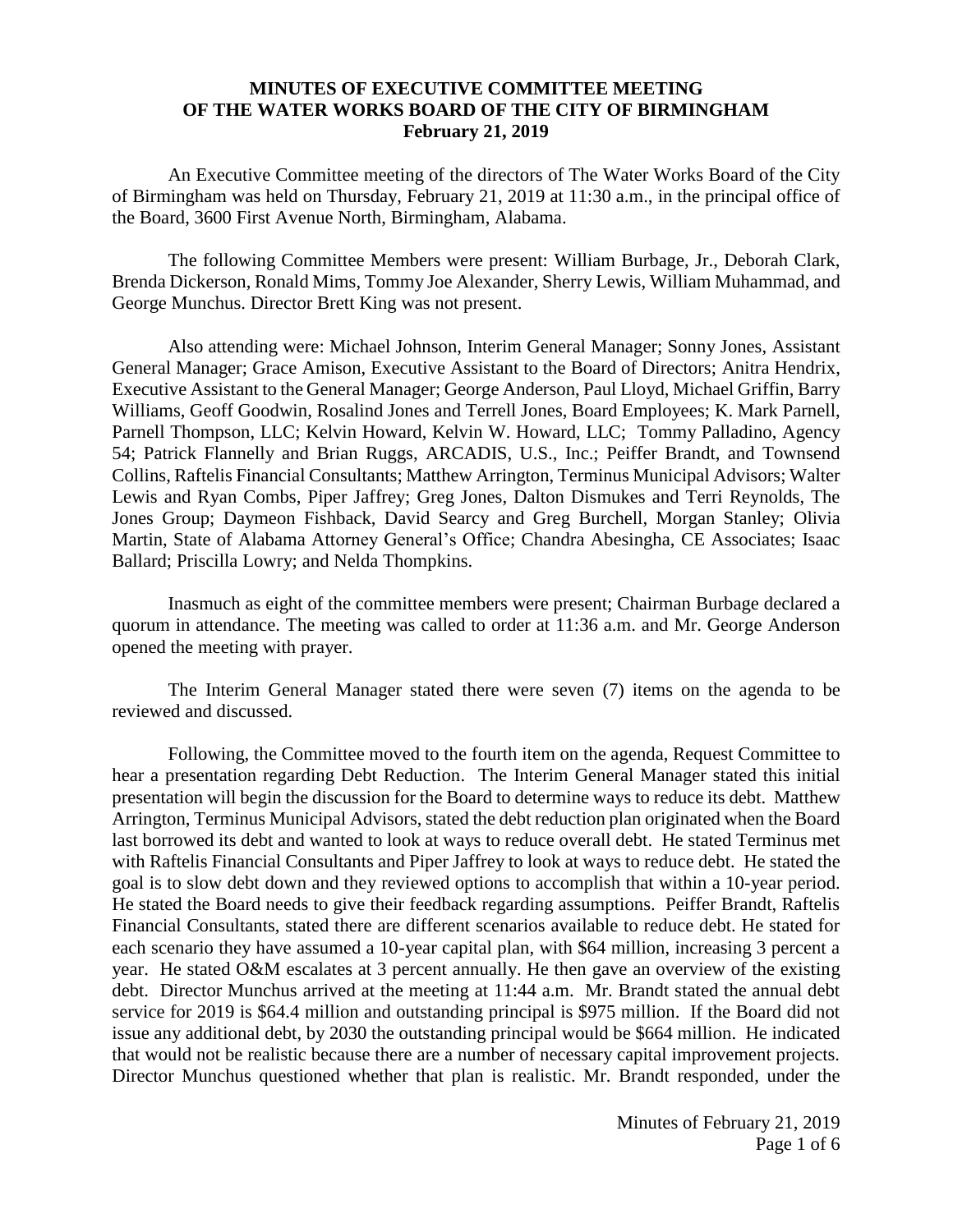Board's current situation, it is not realistic to not issue any additional debt. He stated the Board is operating under a 50 percent paygo policy, which resulted in reducing the amount being borrowed. He then gave an overview of the projected system debt. He indicated devoting additional revenue from Jefferson County, having a rate increase of 3.9 percent, and having the paygo policy at 50 percent has helped to avoid having \$1.3 billion in outstanding debt. Director Lewis arrived at the meeting at 11:50 a.m. Mr. Brandt then gave an overview of the previous and current paygo policies. He then gave an overview of opportunities to reduce debt: refinancing of existing debt, implementing greater rate increases, and reducing O&M and Capital costs. Director Munchus questioned whether a law was passed preventing advance refunding. Mr. Arrington responded an IRS rule states a debt must be on the books for 10 years before it can be refinanced. He stated there are discussions to reverse that rule and Raftelis has already ran scenarios if that were to change. Mr. Brandt stated reducing O&M costs too much could cause issues by having a material impact over time. Walter Lewis, Piper Jaffrey, gave an overview of the outstanding bond series the Board has. He stated the last structure was a 20-year deal. He stated Series 2010-A has an outstanding balance of \$80 million. In addition to refunding the Series 2010-A bonds, he indicated if the Board refinanced with today's rates, it could save \$5 million with a total savings of \$72 million over the life of the bond issues that could be refunded. He stated assumptions are conservative; however, these are the current available opportunities. A discussion then ensued. Director Lewis stated the bond deal is over and she was confused as to this new team presenting and wanted to know the input she had as a director. Mr. Lewis stated there is no new team. Director Lewis questioned where this group came from. The Interim General Manager stated this team is volunteering their time to assist the Board with reducing its debt. Subsequently, Mr. Lewis gave an overview of the opportunities available to the Board once the outstanding debt gets to their call period. Director Muhammad questioned what would BWWB cost be. Ryan Combs, Piper Jaffrey, stated the cost would vary. Mr. Arrington stated refunding occurs when new money is issued. He indicated lawyers nor underwriters are paid twice with refunding executed at the time new money bonds are issued. A discussion then ensued. Mr. Brandt stated BWWB's rate increases have been below industry average in recent years. He then gave an overview of the possible rate increase option. He also gave an overview of O&M/Capital reductions. He stated the challenge is the current system replacement is less than 1 percent of the total value per year. Director Muhammad stated he knew of a water company who spends 2 percent on maintenance and they consider that to be industry standard. Patrick Flannelly, ARCADIS, U.S., stated 1 percent is a reasonable target for the Board. Mr. Brandt then gave an overview of the options to reduce system debt. Director Munchus questioned whether this will assist the Board in getting better ratings with the rating agencies. Mr. Brandt responded stated it has a potential to. The Interim General Manager stated Standard & Poor's mentioned in a meeting with BWWB that if they were able to reduce the debt to 50-60 percent net utility of plant that would be positive. He stated the projection for 2019 is 89 percent. Mr. Brandt stated if rates increased 4.9 percent, it would generate \$154 million which could be used to reduce debt. Director Lewis questioned why 4.9 percent would be used in lieu of 3.9 percent. Mr. Brandt responded this is an example and not a recommendation. He stated the example shows the effect it would have on a customer's bill. A discussion then ensued. Mr. Arrington then stated the next steps the Board would need to take. He stated increasing rates by 1 percent would generate \$20 million per year with \$150 million reducing debt. He indicated if the Board wants to increase the percentage for rate increases, they could present those numbers; however, that would affect the customer. He indicated there needs to be input from the Board so they can refine the plan. Director Muhammad stated he feels there has not been any consideration for paygo not being static at 50 percent. A discussion then ensued.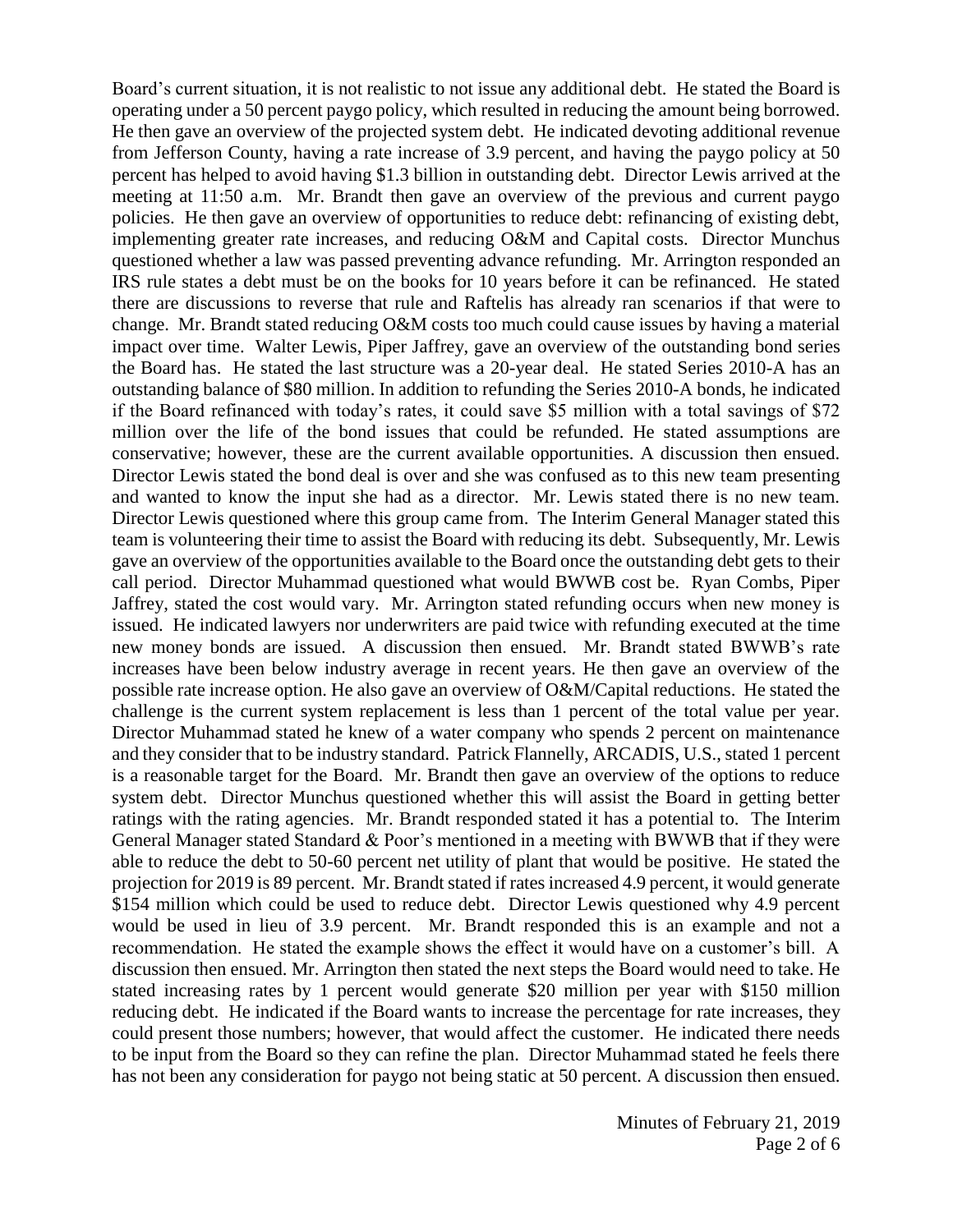Director Muhammad stated \$1 million in sewer revenue is being left on the table. Director Dickerson questioned the consultants how soon they need feedback from the Board. Mr. Arrington responded within a month or two. Mr. Brandt stated the goal is to complete this by this summer, so they can go into the budgeting process with a plan. Chairman Burbage stated this item can go to the Finance Committee for further discussion.

Following, the Committee moved to the fifth item on the agenda, Request Committee to hear a presentation from Raftelis Financial Consultants, Inc. regarding the Cost of Service Study. Mr. Brandt stated there are three things the Board needs to make decisions on. He gave an overview of the objectives of the Cost of Service study. He stated there is no requirement to implement the exact findings of the study. He indicated the Board has to determine how much debt service should be allocated to readiness to serve. He stated that "drives" the base charge. He stated in one scenario they have assumed 61.2 percent of debt service is allocated to readiness to serve. He indicated that generates the same base charges that are currently being charged. He then gave an overview of the summary of findings and a breakdown of numbers. He stated that volumetric revenue is lower and higher in some instances. Mr. Brandt stated at 50 percent readiness to serve, the base charge would decrease. Director Munchus questioned who pays for fire protection. Mr. Brandt responded municipalities pay hydrant fees and there are private fire service customers. He stated the fire protection assumptions may need to be adjusted. He then gave an overview of the pros/cons of a wholesale rate. He stated having a wholesale rate could help to expand wholesale usage. Mr. Brandt indicated there is nothing requiring the Board to have a wholesale rate. He stated he needs decisions from the Board regarding next steps. He stated the Board needs to decide whether it wants to maintain or lower the base charge, adjust the nonresidential rate, adjust the raw water rate, and/or implement a wholesale rate. Director Muhammad stated if the base charge is being collected is 115 percent of the debt, why does the base rate only decrease 2 percent. Mr. Brandt responded that is a change in allocation from debt service to readiness to serve. Chairman Burbage stated this item could be discussed further in the Finance Committee.

Following, the Committee moved to the first item on the agenda, Request Committee to Approve Minutes from the Executive Committee Meeting held November 13, 2018. On a motion duly made and seconded, minutes of an Executive Committee Meeting held November 13, 2018 were approved by unanimous vote.

Following, the Committee moved to the second and third items on the agenda, Request Committee to hear a presentation from Morgan Stanley regarding investment performance of the Pension Plan for the Year Ended December 31, 2018; and Request Committee to hear a presentation from Morgan Stanley regarding investment performance of the Other Post Employment Benefits (OPEB) Plan for the Year Ended December 31, 2018. Daymeon Fishback, Morgan Stanley, gave an overview of the topics that would be presented: 1) 2018 overview, 2) expectations for 2019, 3) performance, and 4) recommendations. He stated 2018 started off extremely well but, historically, December 2018 was the worst since 1931. He stated the plan is up about 8 percent year-to-date due to taking advantage of the buying opportunity at the end of the year. He stated there are three things that needs to be hurdled; 1) earnings, 2) federal government, and 3) technical resistance. He indicated 2019 is expected to be "choppy" and the trending range of the S& P is between 2400 up to around 3000. Mr. Fishback stated the ten-year treasury yield has seemed to top out. Director Munchus questioned whether Morgan Stanley feels quantitative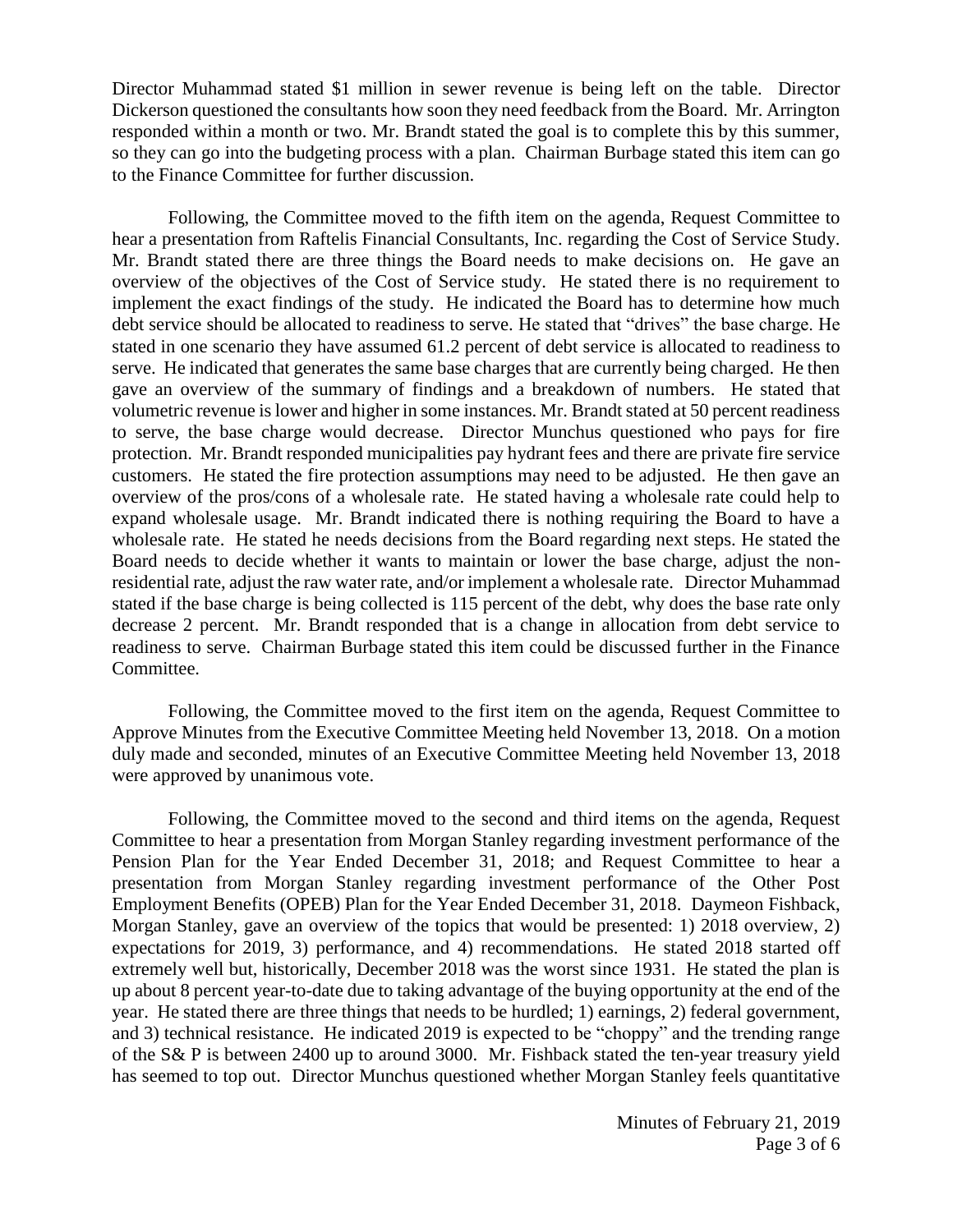easing will occur in the future. Mr. Fishback responded if the federal government follows through it would be a positive. Greg Burchell, Morgan Stanley, then gave an overview of the performance for 2018. He stated 2018 was a terrible year for asset allocation. He stated out of the 14 global asset classes they monitor, all under performed. He stated having more cashflow allowed for an attack on capital expenditures and when rates are lower the risk premiums typically go higher. He indicated on the S&P price matrix, BWWB is 268 on the 10-year treasury; resulting in being 27/80 on the S&P 500. He stated BWWB is not getting paid as much at this point in the cycle for the risk it is taking. Director Lewis left the meeting at 1:02 p.m. Mr. Burchell then gave an overview of the international markets. Director Dickerson requested further explanation regarding emerging markets. Mr. Burchell stated the volatility in emerging markets is extremely high and their expectation for 2019 is to earn with the decrease in the U. S. dollar. A discussion then ensued. Subsequently, Mr. Burchell stated Morgan Stanley is compliant with BWWB's investment policy for the pension plan. He stated \$1.7 million was withdrawn from the plan to pay pension expenses and pension payments. He stated the asset managers performed better than the markets at \$1.4 million. He stated a tactical decision was made to recommend raising two years of pension payment obligation from the Pension plan; therefore, Morgan Stanley will not have to come back before the Board in the event they have to make pension obligations. Director Munchus questioned whether a decision has been made to give retirees a bonus when there is excess cash. The Interim General Manager stated BWWB never has excess cash, but they could examine what the cost would be to the plan to provide something. Director Lewis returned to the meeting at 1:10 p.m. Mr. Burchell stated Morgan Stanley is compliant with BWWB's investment policy for the OPEB plan. The Interim General Manager stated the pension plan balance was \$147.6 million at the end of 2017, it dropped to \$134 million at the end of 2018, and as of February 2019 it was \$145 million. Mr. Burchell then recommended that the Board revisit alternative asset allocation because they feel there is a possible return of 7 percent. Director Munchus responded that he would not support Hamilton Lane. Mr. Burchell stated if the Board does not want to explore that option, then they would recommend the Board reduce its assumed rate of return after working with the actuary. He indicated this would impact how quickly BWWB would pay off its unfunded liability. He stated they would present three (3) alternative investments to the Board. Director Munchus questioned why the plan would need to lower its actuarial assumptions. The Interim General Manager responded the reason would be if you did not lower the assumption, you would have to take more risk to get more return. He indicated you must have more investments to yield more return. Mr. Fishback indicated Morgan Stanley will bring back options available to the Board. Director Munchus requested Morgan Stanley have dialogue with BWWB retirees to make sure they understand what is going on with the plans.

Following, the Committee moved to the sixth item on the agenda, Request Committee to hear a presentation from The Jones Group, LLC. Greg Jones, The Jones Group, LLC, expressed his appreciation to work for BWWB. Mr. Greg Jones introduced his staff; Dalton Dismukes, Legislative Manager for Governmental Affairs, and Terri Reynolds, Staff Attorney. Mr. Greg Jones stated the legislative session begins March 5, 2019. He then gave an overview of the role of The Jones Group indicating they are a fierce advocate for BWWB on issues that would affect BWWB. He stated The Jones Group is responsible for reading and tracking all legislation that would have a potential impact to BWWB operations. He stated there were currently 82 bills that have been pre-filed that will be debated during the legislative session. He indicated there will be on average, approximately 1,300 bills filed. He stated The Jones Group will be attending all committee meetings, especially those committees that would have a direct impact on BWWB. He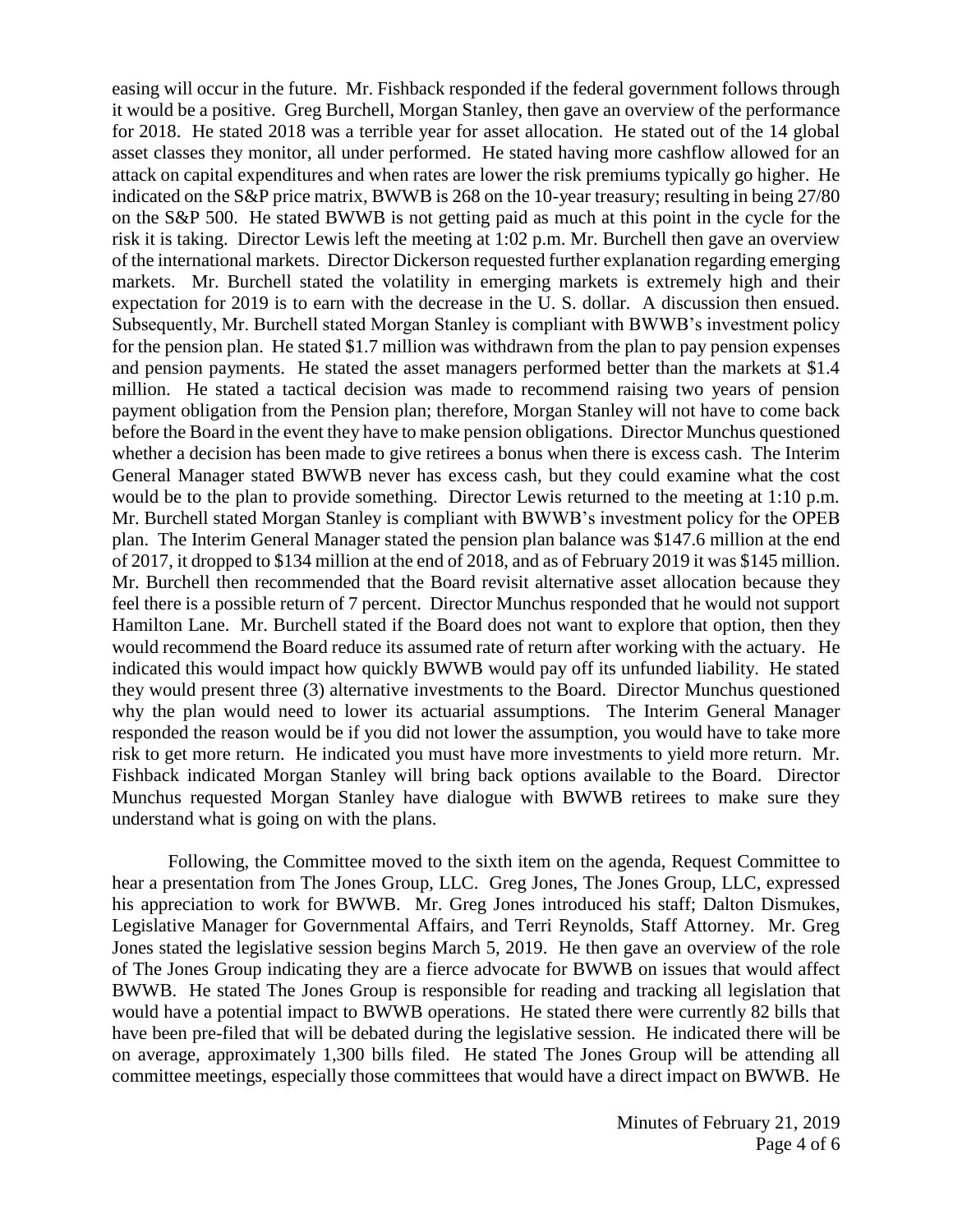stated they will provide strategic communication, advice and recommendations for policy changes, ensuring this information is communicated to the Interim General Manager and the Board's attorneys. Mr. Greg Jones stated they give regular reporting status and they communicate with all legislators. He then recognized Dalton Dismukes. Director Munchus requested The Jones Group to provide the members of the delegations, from the Senate and the House, from Jefferson, Shelby and Blount counties. Mr. Greg Jones responded they would provide that information. Mr. Dismukes stated the House took a shift towards the Republican hold by increasing at 5 seats, with the majority being at 73 percent. He indicated this would make it more difficult for legislation to be stopped. He stated the Senate also has a Republican hold. He gave an overview of the leadership and indicated it has not changed much since the last Quadrennium. Director Muhammad questioned whether Senator Reed lives in Jefferson County. Mr. Dismukes responded Senator Reed lives in Walker County. A discussion then ensued. Mr. Dismukes gave an overview of the member of the delegation from Jefferson, Shelby and Blount counties. Mr. Dismukes then recognized Terri Reynolds. Ms. Reynolds stated the first session of the Quadrennium is always very intense and indicated last year there were approximately 900 bills introduced. She then gave an overview of the upcoming issues. She stated main issues would include defining what a principal is regarding the Ethics law and Gas Tax Increase, which is expected to dominate the session since there has not been an increase since 1992. Director Muhammad questioned whether there would be a constitutional amendment. Ms. Reynolds responded no and stated this would be state law. Director Dickerson questioned whether there will be any upcoming bills regarding the Mayor/Council Act. Mr. Greg Jones stated there has been a lot of talk, but at this point a bill has not been advertised. Ms. Reynolds stated there has been discussions of changes to the code sections regarding the municipal liability cap. She stated the law provides a \$100,000 liability cap on municipal employees if there's an accident involving one person and \$300,000 if it involves two or more persons. She indicated they are also looking for changes to the competitive bid public works law. Director Muhammad requested The Jones Group review ethics restrictions to the Board based on a bill that was passed by Senator Jabbo Waggoner. Board Attorney Mark Parnell stated the restrictions are not really in the Ethics Law; however, they apply specifically to the Board. Director Clark requested that verbiage be given to the Board. Director Munchus left the meeting at 1:42 p.m.

Chairman Burbage stated he distributed information to the directors regarding the search committee. He stated he would like to discuss next steps and indicated there are four (4) search firms. He stated he is of the opinion to bring in two (2) of the firms, but he is leaving that decision up to the Board. Director Muhammad questioned whether this item can be discussed at the upcoming board meeting. Chairman Burbage responded yes and stated he would recommend that item be added to the agenda.

Following, as there was no further business before the Committee a motion was made to adjourn, and the meeting adjourned at 1:45 p.m.

Michael Johnson William Burbage, Jr. Interim General Manager Chairman/President

 $\sqrt{s}/\sqrt{s}$